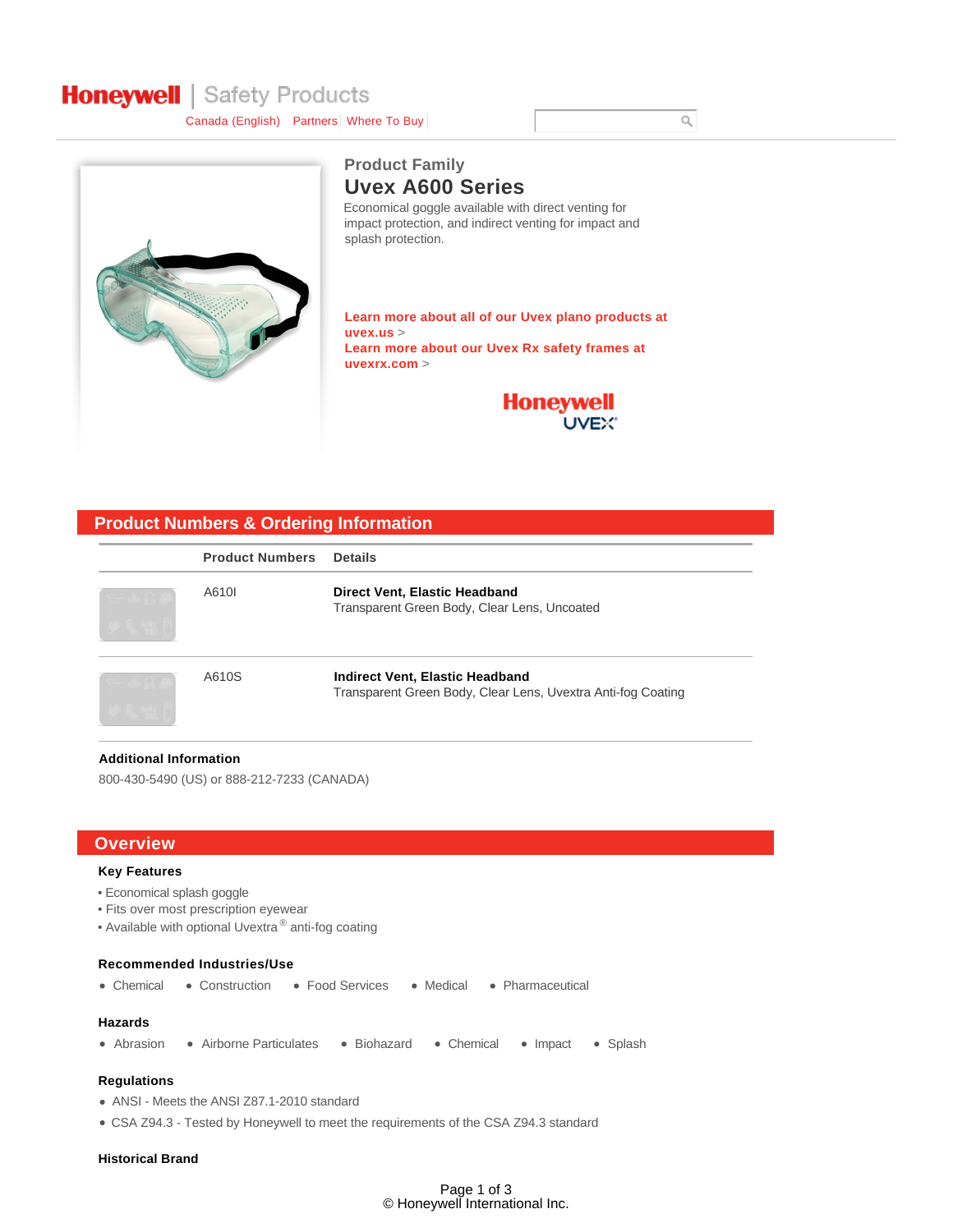Willson

#### **Warranty Information**

LIMITED WARRANTY Uvex Eye and Face Protection, Inc. warrants that its products are free from defects in material and workmanship. A product that is the subject of a warranty claim must first be made available to an authorized Uvex distributor or to the seller from whom the product was purchased. All warranty returns must be shipped pre-paid. Uvex will then determine whether repair or replacement of the product is the appropriate remedy. This will be done at no charge to the end user. This limited warranty does not cover any Uvex Eye and Face product or component found to have been altered, misused, abused tampered with or improperly maintained or to have deteriorated due to aging of any components made of rubber or any other elastomer. This limited warranty does not cover any damage, loss or expense due to damage caused by accident, abuse, improper maintenance, use or misuse of the product. Uvex Eye and Face products should only be used in strict accordance with and adherence to the detailed instructions and warnings provided with the product.

#### **Specifications**

#### **Lens Overall Width**

• 155mm

#### **Lens Material**

Polycarbonate

#### **Lens Coating**

Uncoated, Uvextra® anti-fog coating

#### **Lens Thickness**

 $\bullet$  2.0mm

#### **Available Lens Tints**

Clear

#### **Replacement Lenses Available (Yes/No)**

No

#### **Rx Capable**

• Fits over most prescription eyewear

#### **Goggle Weight**

• 73.20 grams

## **Goggle Body**

Soft PVC

#### **Available Frame Colors**

 $\bullet$  N/A

#### **Dielectric Frame (Yes/No)**

Yes

#### **Packaging**

1/polybag, 200/case

#### **Country of Origin**

- China
- **Side Shield Material**

 $\bullet$  N/A

#### **MSDS Requirements**

• None

#### **WHMIS Requirements**

• None

#### **Harmonization Code**

9004.90.0000